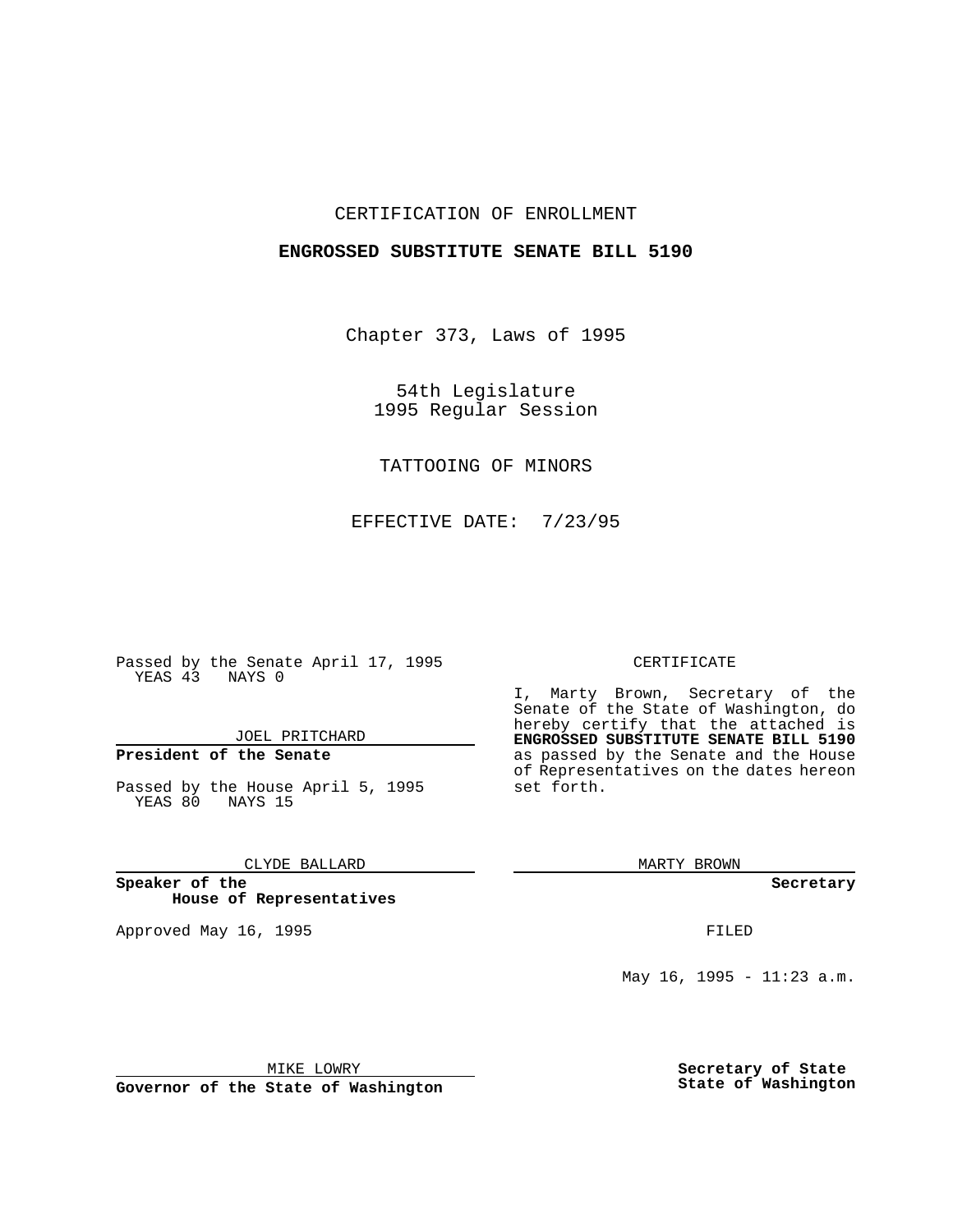## **ENGROSSED SUBSTITUTE SENATE BILL 5190** \_\_\_\_\_\_\_\_\_\_\_\_\_\_\_\_\_\_\_\_\_\_\_\_\_\_\_\_\_\_\_\_\_\_\_\_\_\_\_\_\_\_\_\_\_\_\_

\_\_\_\_\_\_\_\_\_\_\_\_\_\_\_\_\_\_\_\_\_\_\_\_\_\_\_\_\_\_\_\_\_\_\_\_\_\_\_\_\_\_\_\_\_\_\_

AS AMENDED BY THE HOUSE

Passed Legislature - 1995 Regular Session

#### **State of Washington 54th Legislature 1995 Regular Session**

**By** Senate Committee on Law & Justice (originally sponsored by Senators Roach, Pelz, Smith and Heavey)

Read first time 02/07/95.

 AN ACT Relating to tattooing of minors; adding a new section to chapter 26.28 RCW; and prescribing penalties.

BE IT ENACTED BY THE LEGISLATURE OF THE STATE OF WASHINGTON:

 NEW SECTION. **Sec. 1.** A new section is added to chapter 26.28 RCW to read as follows:

 Every person who applies a tattoo to any minor under the age of eighteen is guilty of a misdemeanor. It is not a defense to a violation of this section that the person applying the tattoo did not know the minor's age unless the person applying the tattoo establishes by a preponderance of the evidence that he or she made a reasonable, bona fide attempt to ascertain the true age of the minor by requiring production of a driver's license or other picture identification card or paper and did not rely solely on the oral allegations or apparent age of the minor.

 For the purposes of this section, "tattoo" includes any permanent marking or coloring of the skin with any pigment, ink, or dye, or any procedure that leaves a visible scar on the skin. Medical procedures performed by a licensed physician are exempted from this section.